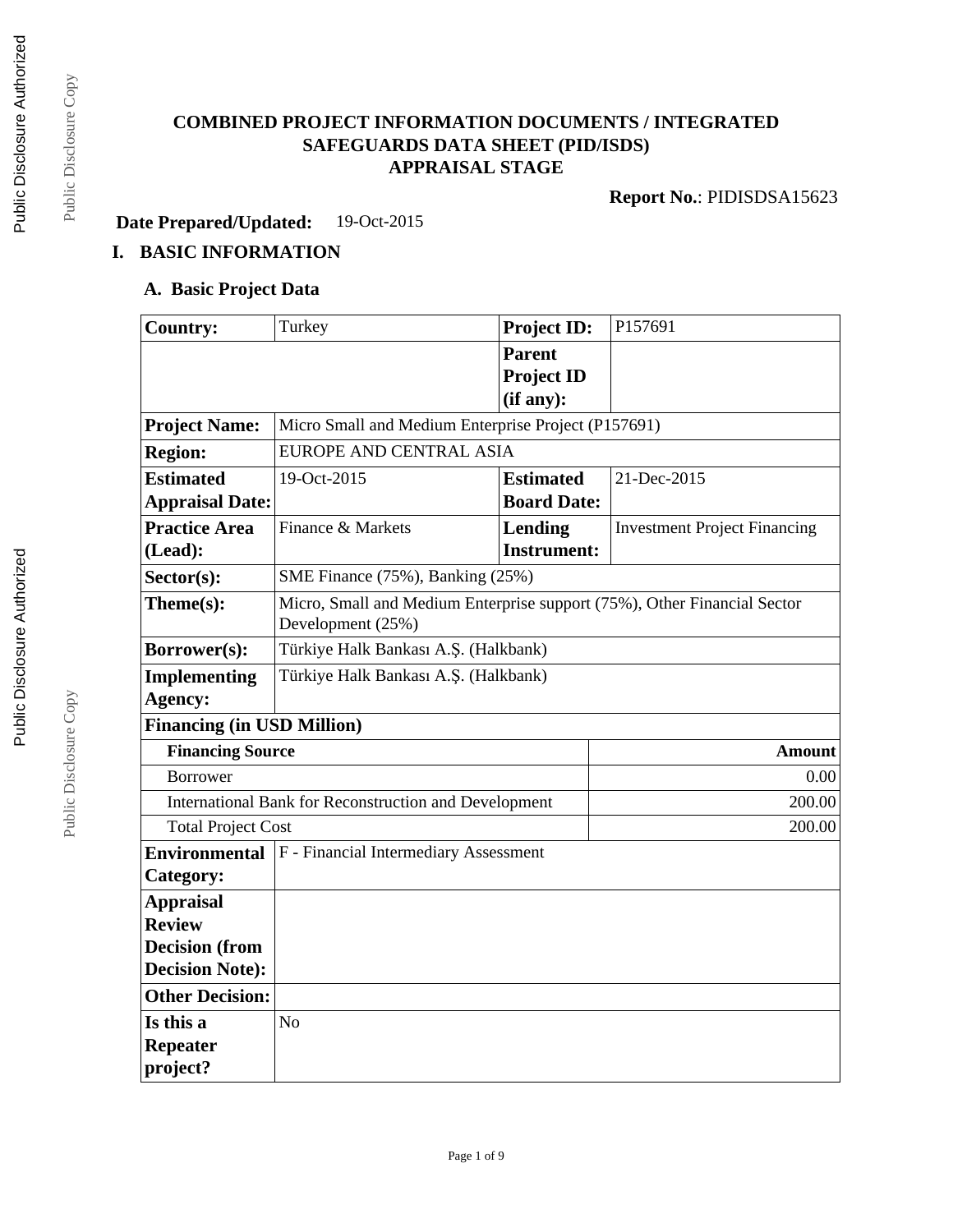### **B. Introduction and Context**

#### **Country Context**

Turkey's achievements have recently been challenged by an uncertain economic and political outlook, and a large current account deficit in deteriorating financing conditions. After a swift rebound from the recession of the global crisis of 2008-09, economic growth slowed significantly since 2012. Despite strong exports and supportive government spending, real GDP growth dropped to 2.9 percent in 2014. Exchange rate pass-through and higher food prices pushed inflation to 8.2 percent by end 2014, much higher than the Central Bank's target rate. Moderate growth and exchange rate depreciation reduced external imbalances, and the current account deficit (CAD) narrowed to below 6 percent of GDP in 2014, from close to 10 percent in 2011. Nevertheless, the CAD remains large, while financing becomes difficult. The hoped-for external adjustment fueled by a weaker lira and significantly lower oil prices has not materialized. Despite a significantly lower energy deficit, Turkey s CAD widened to USD45 billion in the 12 months through July 2015 (gold adjusted). The deterioration is mainly due to weaknesses in trading partners, particularly slow growth in the EU, difficulties in MENA and Russia, and a fall in tourism revenues over the summer of 2015. On the financing side, domestic political concerns and global financial market jitters dried up short-term inflows.

Growth outlook remains subdued, despite stronger than expected growth in the first half of 2015. Economic growth surprised positively with 3.4 percent in the first half of 2015, up from 2.9 percent in 2014, despite political uncertainty in the run-up to the June parliamentary election. The election resulted in a hung parliament. With another election scheduled for November 1, 2015, uncertainties continue. Against this backdrop, economic activity is expected to slow sharply in the second half of 2015. Consumer confidence hit the lowest level since January 2009, and business confidence dropped notably in August and September. Moreover, credit growth momentum fell below the Central Bank s target of 15 percent by mid-September. In addition, businesses are likely to cut investment spending from the second quarter and postpone investment decisions until a new stable political equilibrium is reached. On the external side, considering the deterioration in the gold and energy adjusted current account balance, the positive impact of lower oil prices on the current account will be very limited. Against this backdrop, we see growth slightly rising to 3.2 percent, from 2.9 percent in 2014, CAD easing to 5.5 percent of GDP, and inflation remaining well above Central Bank s target in 2015. Over the medium-term, Turkey s growth prospects depend on the recovery of private investment, structural reforms and stronger economic institutions.

### **Sectoral and institutional Context**

Micro, Small and Medium Enterprises (MSMEs) are the most affected by access to finance constraints, despite playing a critical role in employment and growth. MSMEs are estimated to account for 99.9 percent of all enterprises, 76 percent of employment, 54 percent of investments, and 60 percent of exports. The last Investment Climate Assessment -From Crisis to Private Sector Led Growth (May 2010)- found strong evidence that MSMEs face disproportionately severe constraints in accessing finance. Overall, they receive only 27 percent of total loans and grow slower relative to both large enterprises in Turkey and MSMEs in peer comparison countries. Micro enterprises are particularly affected, receiving only 25 percent of MSME loans in volume, while accounting for over 75 percent of MSME borrowers. The IFC Enterprise Finance Gap Database estimates a significant SME credit gap of over USD72 billion.

The banking sector is increasingly experiencing performance headwinds, impacting credit growth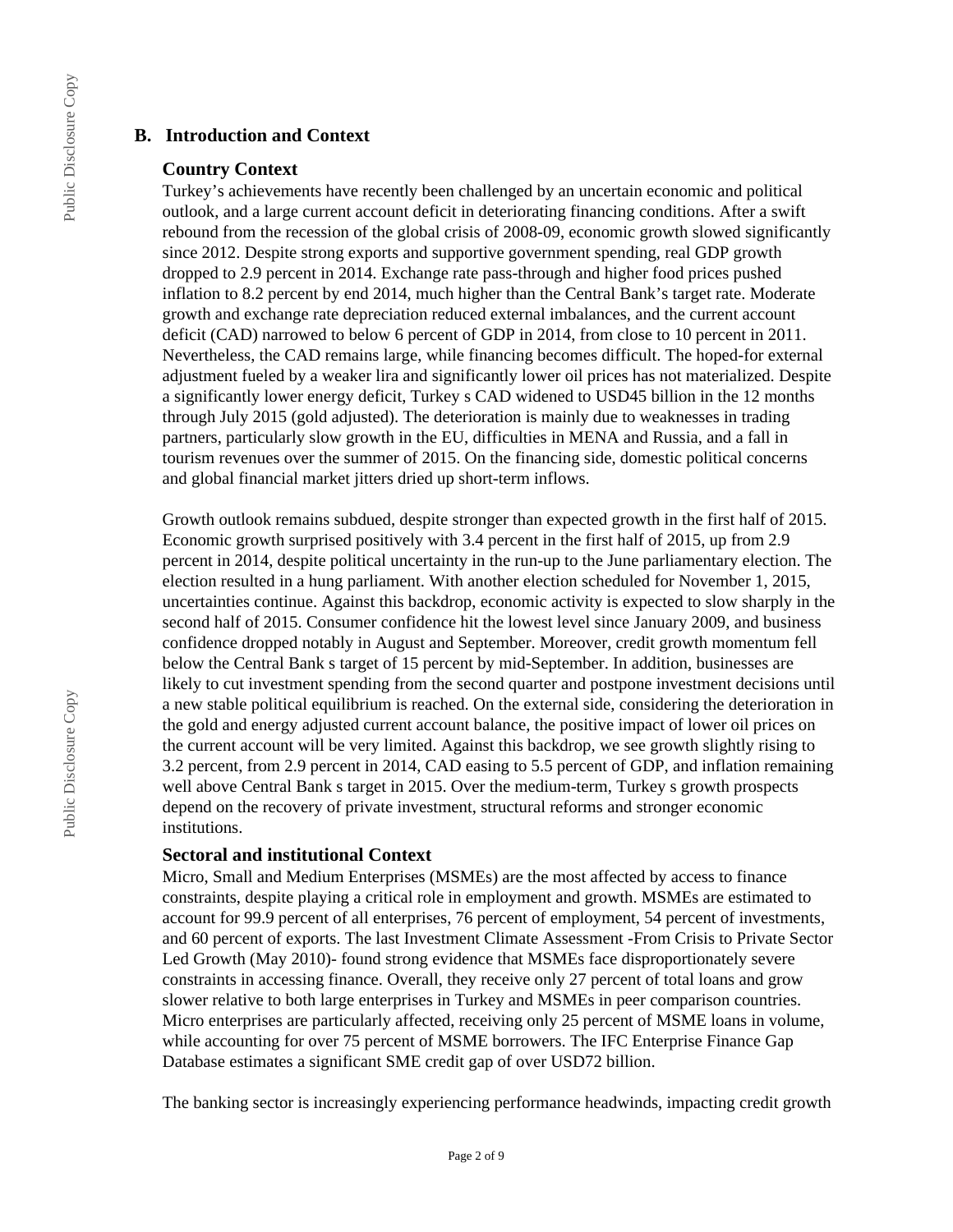Public Disclosure Copy Public Disclosure Copy

and MSMEs that are the first casualties of financing pressures during a slowdown. The banking sector's profitability has decreased in recent years (compared to ROA and ROE of 1.6 and 14.2) percent, respectively, in 2013, and even higher rates prior to the global financial crisis). As the sector's loan to deposit ratio has increased to 121 percent, and in the face of external funding volatility due to global market uncertainty, credit growth has slowed down, dropping to 24 percent as of end 2014, about nine percentage points slower than the average of past years. Notably, the MSME share in total credit declined in the aftermath of the global crisis by about five percentage points to just over 20 percent in 2009, the sharp fall demonstrating how MSMEs are among the first and most affected casualties of a financing crunch. During economic downturns, working capital becomes a priority for MSMEs as they typically experience delays in the payments for goods sold and services provided.

The banking sector is also suffering from limited access to long-term finance. The banking system is funded mostly by stable customer deposits, backing 53 percent of total assets. However, about 87 percent of the sector's deposits had maturity below three months, while 77 percent of the lending was concentrated above three months. The result is a negative liquidity gap (i.e. more liquid liabilities than assets, also known as the liquidity mismatch risk) that peaks in the one to five year maturity.

Medium and large enterprises are particularly constrained by the lack of long-term finance, indirectly impacting MSMEs integrated into their local supplier value chains. Long term finance reduces firms' exposure to rollover and interest rate risks, enabling them to undertake longer term fixed investments. Medium and large enterprises, many times exporting firms, frequently undertake lumpy purchases of physical investment to remain competitive or explore new markets. The banking sector is the largest provider of long term finance in Turkey, and is characteristically suffering from limited access to long-term finance. In addition, banks and large enterprises (that are typically able to tap financial markets directly), have been negatively affected from the recent volatility on international markets. Ultimately, MSMEs participating into value chains, whereby smaller enterprises are integrated as local suppliers of larger enterprises, are further impacted by the effect of the economic uncertainty on the buyers of their goods and services.

Halkbank's strategy is to increase the share of MSMEs in its loan portfolio, by ramping up recently launched programs focused on smaller enterprises and the value chain. Halkbank has traditionally focused on the MSME segment as a core business line. It had about 1.2 million MSME clients in 2014, accounting for over half of its total non-retail client base, with significant penetration in rural areas. It has the largest share of MSME loans in its loan portfolio among state-owned banks, at 39 percent, above the sector average of 27 percent.

Halkbank, similar to the overall banking sector, faces limited access to long term funding. Overall, almost 82 percent of the bank's liabilities had remaining maturities of one year or less, while over 47 percent of the bank's assets had remaining maturities of over a year. As a result, Halkbank had a negative liquidity gap spiking at the one to five year maturity.

### **C. Proposed Development Objective(s)**

### **Development Objective(s)**

The Project Development Objective (PDO) is to improve access to finance for micro, small and medium enterprises, and longer term finance to large enterprises involved in domestic value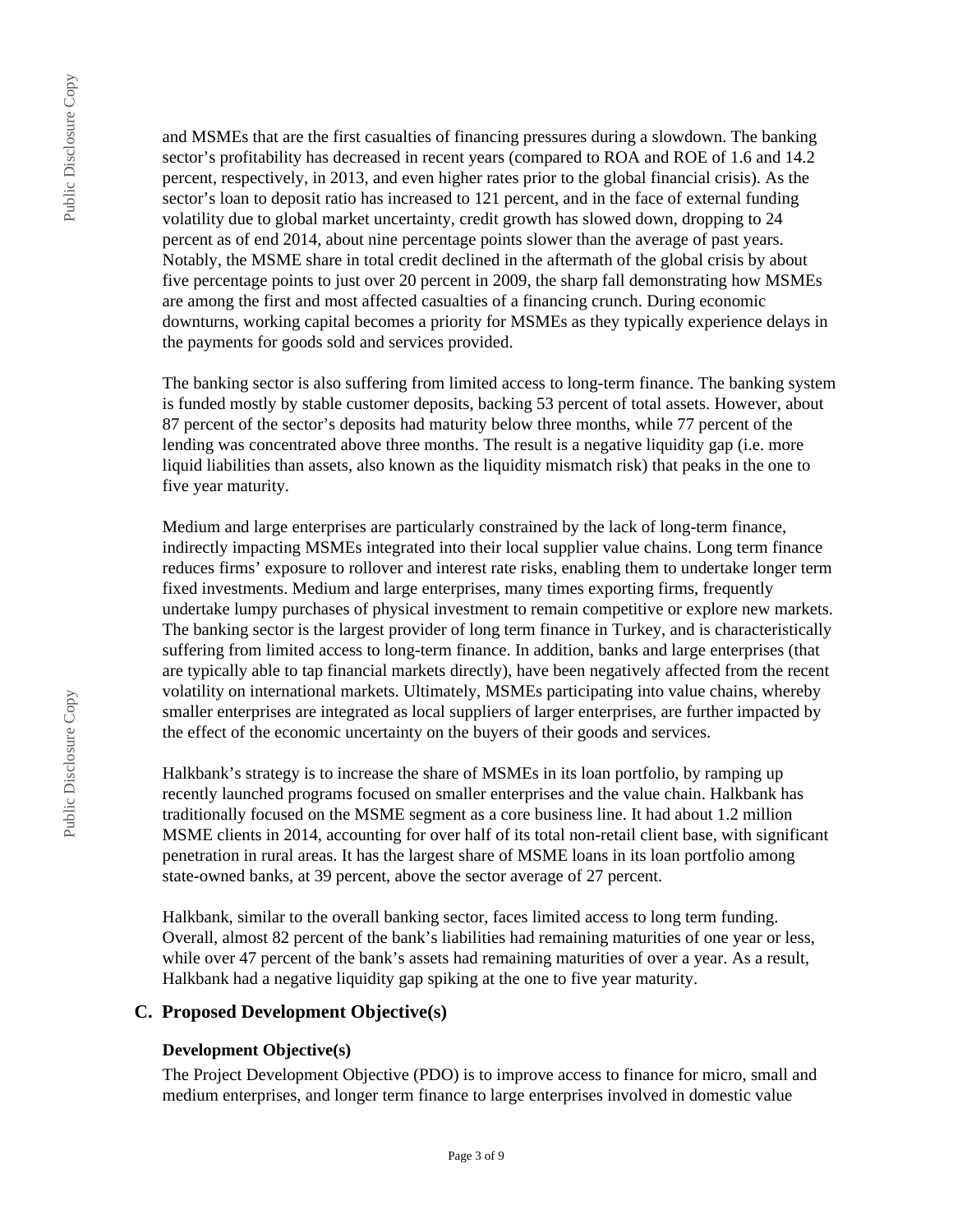chains.

### **Key Results**

Key PDO indicators include the following:

(a) Ratio of the average portfolio maturity of MSME and LE sub-loans under the project, over the average portfolio maturity of Halkbank's MSME and LE portfolio not financed under the project. (b) Number of MSME and LE beneficiaries financed under the project.

(c) Volume of Bank support.

# **D. Project Description**

For the purpose of this project, MSMEs will be defined as firms employing fewer than 250 people, and Large Enterprises (LEs) as firms employing fewer than 1,000 people. Halkbank will directly lend to MSMEs and LEs, the final beneficiaries. Sub-loans to MSMEs may be made longer term investment financing and for short term working capital financing (to accommodate potential delays in the payments for goods sold and services provided in an uncertain macrofinancial environment, and provide, more generally, flexibility to smaller size enterprises). Subloans to LEs may be made only for longer term investment financing (a primary concern towards undertaking lumpy purchases of physical investment to remain competitive or explore new markets), and only if the LEs are involved in domestic MSME value chains (whereby MSMEs benefit by their integration as local suppliers of or distributors for larger enterprises). The definition of a LE involved in domestic value chains will be LEs with payables or receivables against MSMEs of at least 25 percent of sales or purchases. The value chain linkage stems when: (i) MSMEs sell inputs to LEs, and LEs generate payables against MSMEs (i.e. MSMEs have receivables against LEs), (ii) MSMEs distribute outputs of LEs, and LEs have receivables against MSMEs (i.e. MSMEs generate payables against LEs). At least 60 percent of the Loan will be used to fund MSMEs. Although micro enterprises will be supported by the project, it is expected that the majority of the sub-loans will be to small and medium enterprises.

### **Component Name**

A credit line to Halkbank to finance directly MSMEs and LEs.

### **Comments (optional)**

## **E. Project location and salient physical characteristics relevant to the safeguard analysis (if known)**

Halkbank will provide sub-loans to MSMEs and LEs throughout Turkey, so the project locations are unclear at this moment.

### **F. Environmental and Social Safeguards Specialists**

Arzu Uraz (GSURR) Esra Arikan (GENDR)

### **II. Implementation**

### **Institutional and Implementation Arrangements**

Halkbank will be responsible for the implementation of the project and was selected based on its experience with MSMEs and with World Bank projects. Halkbank, a public sector bank with a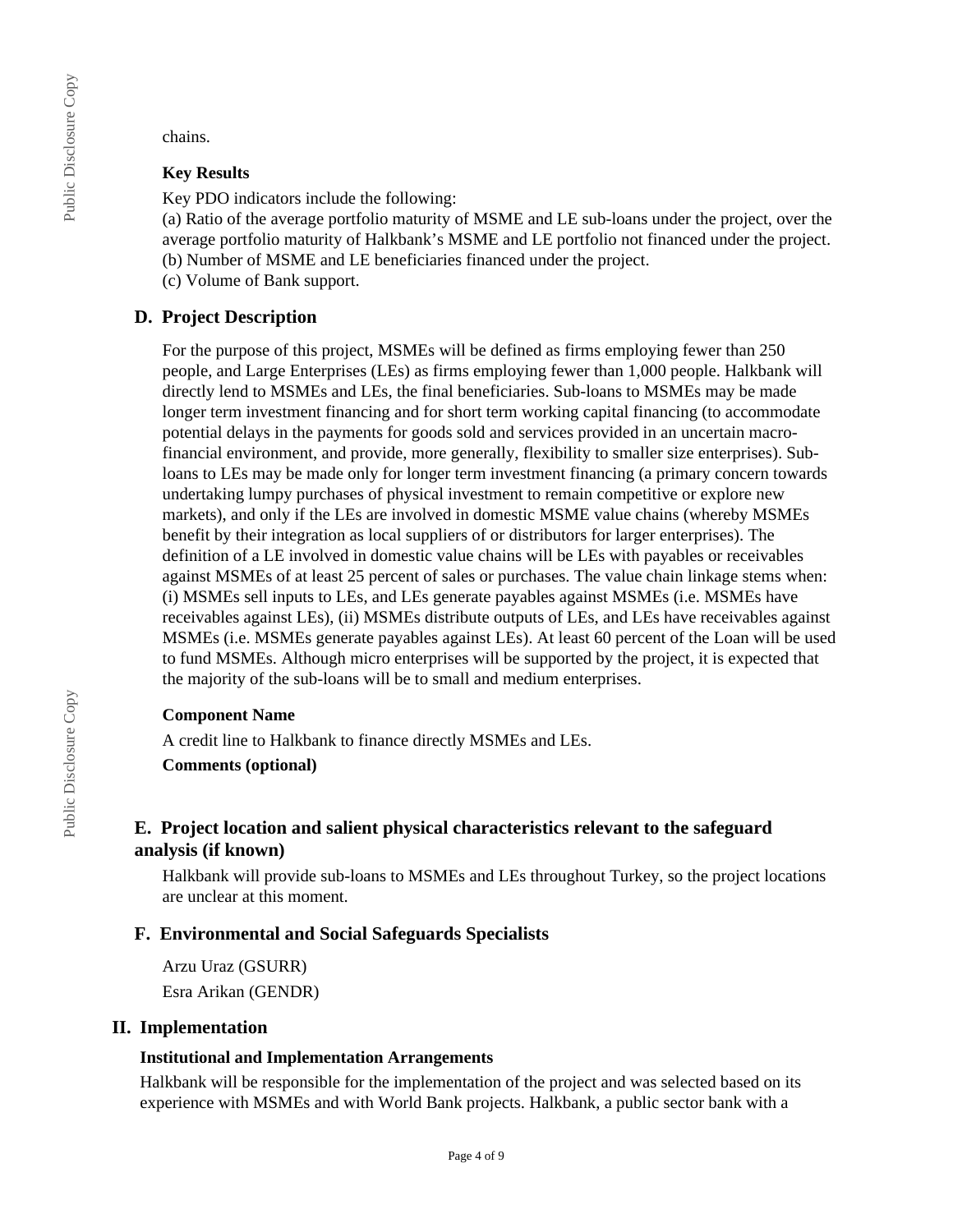Public Disclosure Copy

Public Disclosure Copy

lending portfolio of almost USD35 billion, has extensive experience in offering credit to MSMEs in all regions of Turkey, thanks to a strong branch presence and a historic focus on the MSME sector. Halkbank's strategy is to increase the share of MSMEs in its loan portfolio, by ramping up recently launched programs focused on smaller enterprises and the value chain. Additional criteria for selecting Halkbank include the bank's financial soundness, performance of its credit portfolio, and its good performance as one of the Borrowers in the recently closed SME I project (P082822) financed by the World Bank. Annex 3 provides background information on Halkbank, while Annex 6 provides a summary evaluation of Halkbank, including an analysis of its financial soundness, implementation capacity (also assessed in Annex 4) and specific considerations on the bank's ability to meet the World Bank requirements.

The Project Implementation Unit (PIU) in Halkbank is staffed with capable and qualified personnel for the implementation of the project (see Annex 4). The Implementation Completion Report and the Independent Evaluation Group Review of the SME I project (P082822, implemented by Halkbank) rated the Outcome and Borrower's performance as Satisfactory. The PIU responsibilities will include: (i) monitoring of the direct lending to final beneficiaries; (ii) responsibility for adherence to all fiduciary and safeguard requirements of the World Bank for final beneficiaries; and (iii) monitoring and evaluation based on key project development indicators.

| <b>Safeguard Policies</b>                            | <b>Triggered?</b> | <b>Explanation (Optional)</b>                                                                                                                                                                                                                                                                                                                                                                                                                                                                                                                                                                                                            |
|------------------------------------------------------|-------------------|------------------------------------------------------------------------------------------------------------------------------------------------------------------------------------------------------------------------------------------------------------------------------------------------------------------------------------------------------------------------------------------------------------------------------------------------------------------------------------------------------------------------------------------------------------------------------------------------------------------------------------------|
| <b>Environmental Assessment</b><br><b>OP/BP 4.01</b> | Yes               | The Environmental Category of the project is FI, as<br>all the investments under the project will not be<br>identified until project implementation.<br>Environmental issues of sub-borrowers and their sub-<br>projects will be addressed through the sub-loan<br>environmental eligibility assessments. Environmental<br>assessments will be carried out in accordance with<br>both Government of Turkey Environmental<br>Assessment (Regulation on Environmental Impact)<br>Assessment, from the Ministry of Environment and<br>Urbanization-MoEU) and World Bank EA (OP 4.01)<br>requirements.                                       |
|                                                      |                   | Due to the nature of the project, working capital or<br>investment loan applications are expected that will<br>include machinery purchase/replacement or small<br>scale construction works. Therefore, it is expected<br>that there will be no large scale significant and/or<br>irreversible impacts. Sub-projects in environmental<br>Category A will not be eligible for funding.<br>The environmental assessment (including<br>environmental due diligence) procedures will be<br>conducted according to the environmental review/<br>management framework (EMF) which was prepared<br>by Halk Bank and approved by WB. The EMF also |

## **III.Safeguard Policies that might apply**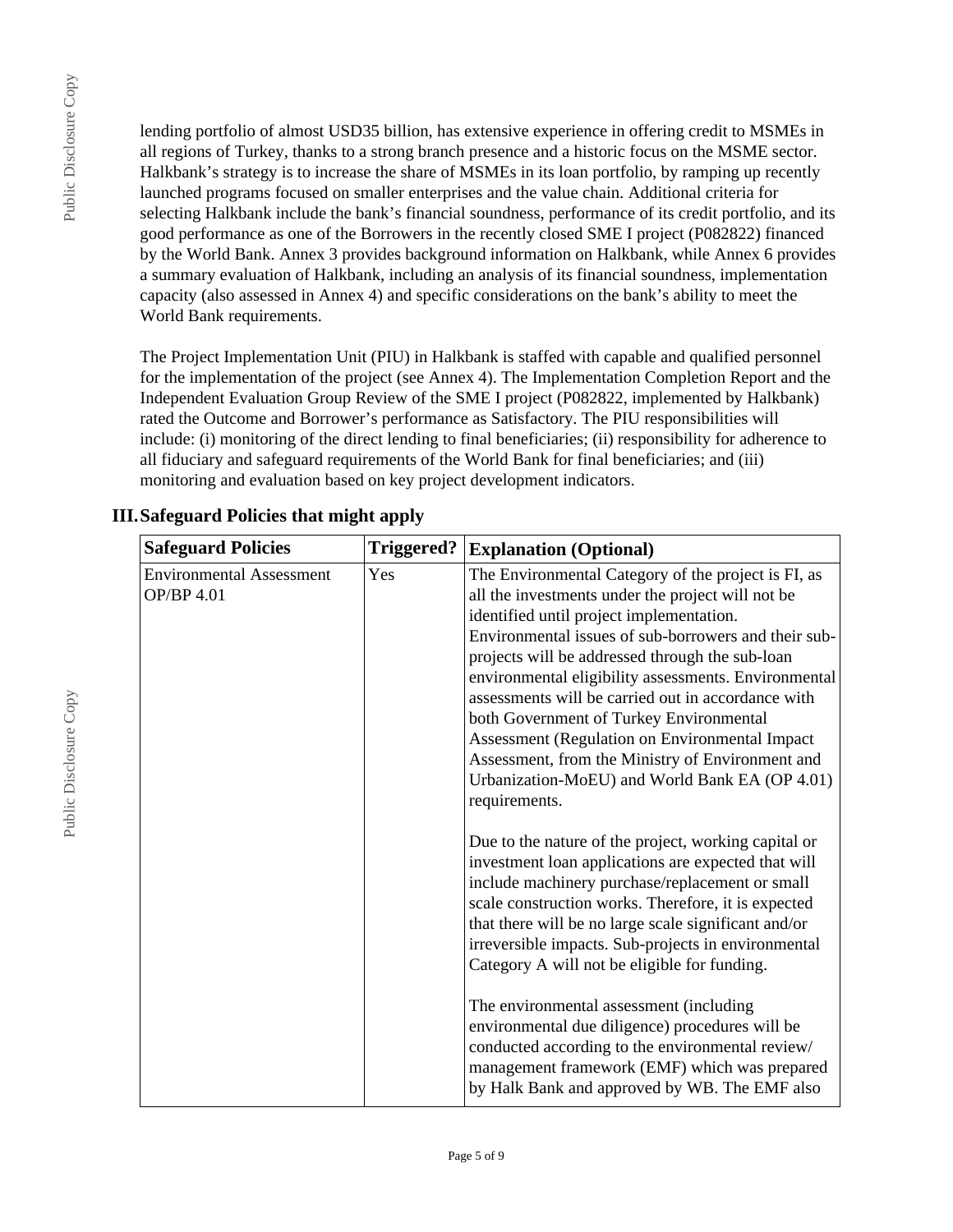|                                      | includes evaluation forms for assessing the<br>environmental due-diligence of the existing facilities<br>(SMEs) which will be applying for working capital<br>or investment loans. The framework will provide<br>guidance for additional requirements if the<br>investment loan includes activities which will then<br>lead to a classification of 'Category B' of the sub-<br>projects. The framework also includes a<br>methodology for 'implementation support missions'.<br>It is expected to have a prior review for an initial set<br>of projects whereby WB will review all safeguard<br>documentation, and then it is planned to have a<br>sampling system where WB's environmental and<br>social safeguard specialists will conduct site visits<br>and safeguard documentation assessment for<br>randomly selected sub-projects. |
|--------------------------------------|-------------------------------------------------------------------------------------------------------------------------------------------------------------------------------------------------------------------------------------------------------------------------------------------------------------------------------------------------------------------------------------------------------------------------------------------------------------------------------------------------------------------------------------------------------------------------------------------------------------------------------------------------------------------------------------------------------------------------------------------------------------------------------------------------------------------------------------------|
| N <sub>o</sub>                       | Most of the sub-loans will not involve construction<br>works. For the cases where small scale construction<br>works are involved, projects in natural habitats will<br>not be eligible for financing.                                                                                                                                                                                                                                                                                                                                                                                                                                                                                                                                                                                                                                     |
| N <sub>o</sub>                       |                                                                                                                                                                                                                                                                                                                                                                                                                                                                                                                                                                                                                                                                                                                                                                                                                                           |
| N <sub>o</sub>                       |                                                                                                                                                                                                                                                                                                                                                                                                                                                                                                                                                                                                                                                                                                                                                                                                                                           |
| N <sub>o</sub>                       |                                                                                                                                                                                                                                                                                                                                                                                                                                                                                                                                                                                                                                                                                                                                                                                                                                           |
| N <sub>o</sub>                       |                                                                                                                                                                                                                                                                                                                                                                                                                                                                                                                                                                                                                                                                                                                                                                                                                                           |
| N <sub>o</sub>                       | Land acquisition is not eligible under the proposed<br>project so OP 4.12 is not triggered. Halkbank will<br>screen the sub-projects to identify those that could<br>generate land acquisition or associated involuntary<br>resettlement, and that would trigger the OP 4.12, and<br>these sub-projects will not be eligible for financing.<br>Halkbank should not fund projects that have also<br>recently acquired land involuntarily (through<br>expropriation) in anticipation of use for the project to<br>be funded by Halkbank.                                                                                                                                                                                                                                                                                                    |
| No                                   |                                                                                                                                                                                                                                                                                                                                                                                                                                                                                                                                                                                                                                                                                                                                                                                                                                           |
| No                                   | Halkbank will screen sub-projects to ensure that the<br>investments (if related to water sources) are located<br>in the basins listed as national waterways (positive<br>list of basins of Turkey). The full list of national<br>waterways are provided in the EMF document.                                                                                                                                                                                                                                                                                                                                                                                                                                                                                                                                                              |
| Projects in Disputed Areas OP/<br>No |                                                                                                                                                                                                                                                                                                                                                                                                                                                                                                                                                                                                                                                                                                                                                                                                                                           |
|                                      |                                                                                                                                                                                                                                                                                                                                                                                                                                                                                                                                                                                                                                                                                                                                                                                                                                           |

# **IV. Key Safeguard Policy Issues and Their Management**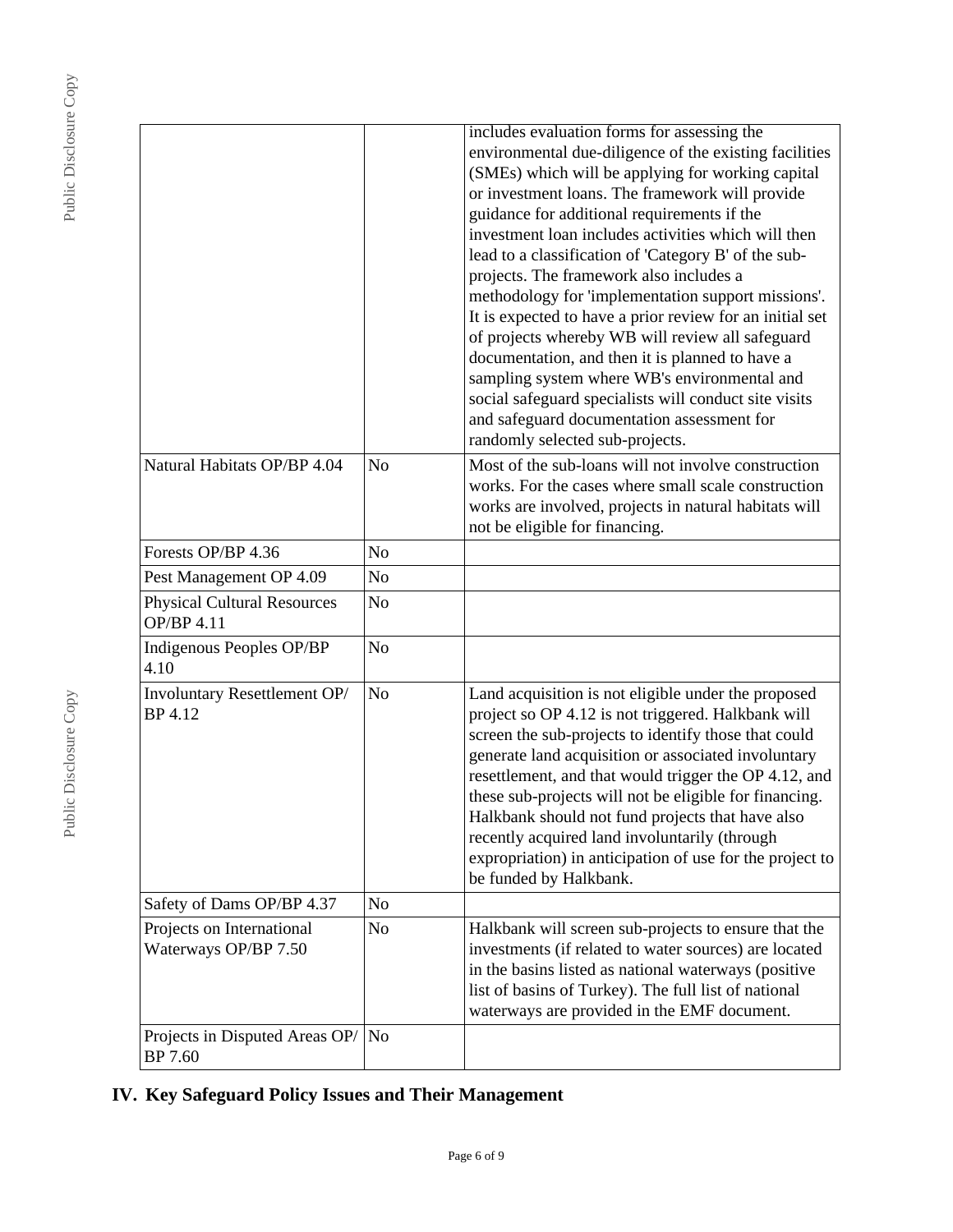### *A. Summary of Key Safeguard Issues*

### **1. Describe any safeguard issues and impacts associated with the proposed project. Identify and describe any potential large scale, significant and/or irreversible impacts:**

The project is subject to environmental assessment (OP/BP/GP 4.01). The Environmental Category of the project is FI, as all the investments under the project will not be identified until project implementation. Environmental issues of sub-borrowers and their sub-projects will be addressed through the sub-loan environmental eligibility assessments. Environmental assessments will be carried out in accordance with both Government of Turkey Regulation on Environmental Impact Assessment and World Bank EA (OP 4.01) requirements. National laws and regulations under environmental law will also be monitored while conducting the due-diligence studies for the existing facilities applying for sub-loans. No large scale significant and/or irreversible impacts are anticipated within the scope of the project. Sub-projects in environmental category A will not be eligible for funding. The procedures and institutional responsibilities are all delineated in the Environmental Review/Management FW (EMF) Documents of the borrower. The project may include small scale construction works. The possible environmental impacts associated with these small scale rehabilitation or reconstruction works are minor, short-term and mainly during the construction phase (including temporary emissions of particulate matter/dust to the air, noise pollutions, etc.).

### **2. Describe any potential indirect and/or long term impacts due to anticipated future activities in the project area:**

No long term impacts are anticipated, and, in any case, these will be evaluated in individual subloan environmental assessment (EA) documents as needed.

**3. Describe any project alternatives (if relevant) considered to help avoid or minimize adverse impacts.**

These will be evaluated in individual sub-loan EAs as needed.

### **4. Describe measures taken by the borrower to address safeguard policy issues. Provide an assessment of borrower capacity to plan and implement the measures described.**

As part of the Operations Manual, the Borrower Halkbank has prepared the Environmental Review Procedures that serve as the EMF document and define the environmental assessment procedures for the project. Halkbank will review and assess the sub-projects in line with the disclosed EMF document. The sub-borrowers will be responsible for carrying out any environmental analysis and for confirming that the proposed sub-projects comply with national environmental guidelines, and for obtaining the necessary clearance from the appropriate licensing authorities. Once the analysis is performed and recommendations incorporated into the sub project, Halkbank will appraise the proposed sub-loan package that would include, where appropriate, an environmental mitigation plan. The implementation of the mitigation plan will be monitored by Halkbank as well. Halkbank is familiar with WB safeguard policies since it has participated in previous SME lines including the recent SME Energy Efficiency Project with the WB. Still, to enhance their institutional capacity, safeguards training will be conducted in future for all PIUs and Halkbank will send its relevant staff for improving their knowledge on OP 4.01.

### **5. Identify the key stakeholders and describe the mechanisms for consultation and disclosure on safeguard policies, with an emphasis on potentially affected people.**

The EMF was disclosed in country in Turkish and in English through the website of Halkbank. In case sub-loan applications are categorized as 'B' and public consultation is necessary, these will be conducted while the sub-project EMPs are being prepared.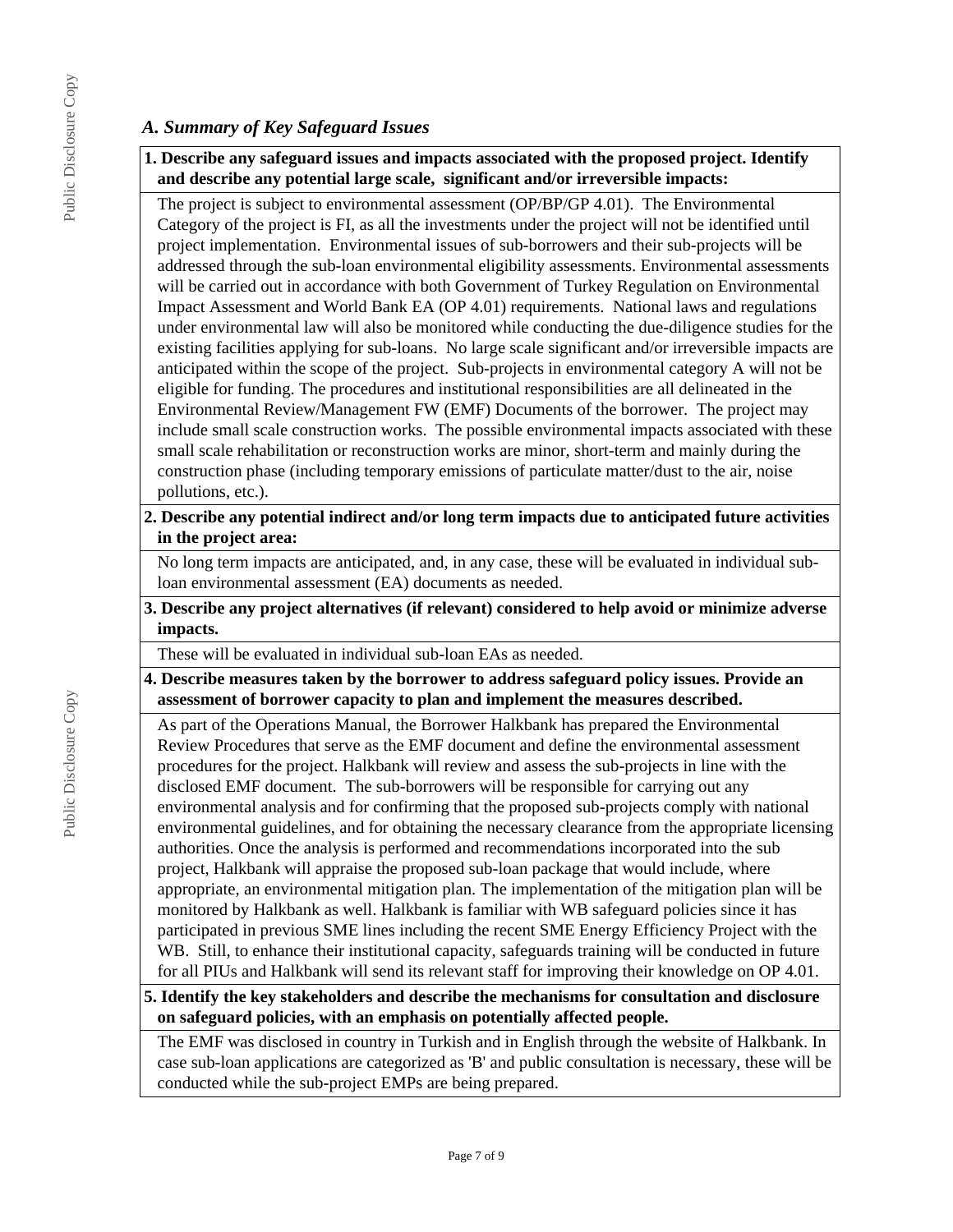## *B. Disclosure Requirements*

| <b>Environmental Assessment/Audit/Management Plan/Other</b>                                                                                                                                                          |             |  |
|----------------------------------------------------------------------------------------------------------------------------------------------------------------------------------------------------------------------|-------------|--|
| Date of receipt by the Bank                                                                                                                                                                                          | 09-Oct-2015 |  |
|                                                                                                                                                                                                                      |             |  |
| Date of submission to InfoShop                                                                                                                                                                                       | 12-Oct-2015 |  |
| For category A projects, date of distributing the Executive<br>00000000<br>Summary of the EA to the Executive Directors                                                                                              |             |  |
| "In country" Disclosure                                                                                                                                                                                              |             |  |
| Turkey                                                                                                                                                                                                               | 12-Oct-2015 |  |
| Document has been disclosed in Turkish and English on the official website of Halk<br>Comments:<br>Bank.                                                                                                             |             |  |
| If the project triggers the Pest Management and/or Physical Cultural Resources policies, the<br>respective issues are to be addressed and disclosed as part of the Environmental Assessment/<br><b>Audit/or EMP.</b> |             |  |
| If in-country disclosure of any of the above documents is not expected, please explain why:                                                                                                                          |             |  |

# *C. Compliance Monitoring Indicators at the Corporate Level*

| <b>OP/BP/GP 4.01 - Environment Assessment</b>                                                                                                                                      |                            |                  |   |                 |  |
|------------------------------------------------------------------------------------------------------------------------------------------------------------------------------------|----------------------------|------------------|---|-----------------|--|
| Does the project require a stand-alone EA (including EMP)<br>report?                                                                                                               | Yes $\lceil \times \rceil$ | No <sub>1</sub>  |   | NA <sub>1</sub> |  |
| If yes, then did the Regional Environment Unit or Practice<br>Manager (PM) review and approve the EA report?                                                                       | Yes $\lceil \times \rceil$ | No <sub>1</sub>  |   | $NA \mid$       |  |
| Are the cost and the accountabilities for the EMP incorporated<br>in the credit/loan?                                                                                              | Yes $\lceil \times \rceil$ | $\overline{N}$ o | 1 | NA <sub>1</sub> |  |
| The World Bank Policy on Disclosure of Information                                                                                                                                 |                            |                  |   |                 |  |
| Have relevant safeguard policies documents been sent to the<br>World Bank's Infoshop?                                                                                              | Yes $\lceil \times \rceil$ | No <sub>1</sub>  | 1 | NA <sub>1</sub> |  |
| Have relevant documents been disclosed in-country in a public<br>place in a form and language that are understandable and<br>accessible to project-affected groups and local NGOs? | Yes $\lceil \times \rceil$ | No $\lceil$      |   | $NA$ [          |  |
| <b>All Safeguard Policies</b>                                                                                                                                                      |                            |                  |   |                 |  |
| Have satisfactory calendar, budget and clear institutional<br>responsibilities been prepared for the implementation of<br>measures related to safeguard policies?                  | Yes $\lceil \times \rceil$ | No [             |   | NA <sub>1</sub> |  |
| Have costs related to safeguard policy measures been included<br>in the project cost?                                                                                              | Yes $\lceil \times \rceil$ | No <sub>1</sub>  |   | NA <sub>1</sub> |  |
| Does the Monitoring and Evaluation system of the project<br>include the monitoring of safeguard impacts and measures<br>related to safeguard policies?                             | Yes $\lceil \times \rceil$ | No <sub>1</sub>  |   | NA <sub>1</sub> |  |
| Have satisfactory implementation arrangements been agreed<br>with the borrower and the same been adequately reflected in                                                           | Yes $\lceil \times \rceil$ | No [             | 1 | NA <sub>1</sub> |  |

Public Disclosure Copy

Public Disclosure Copy

Page 8 of 9